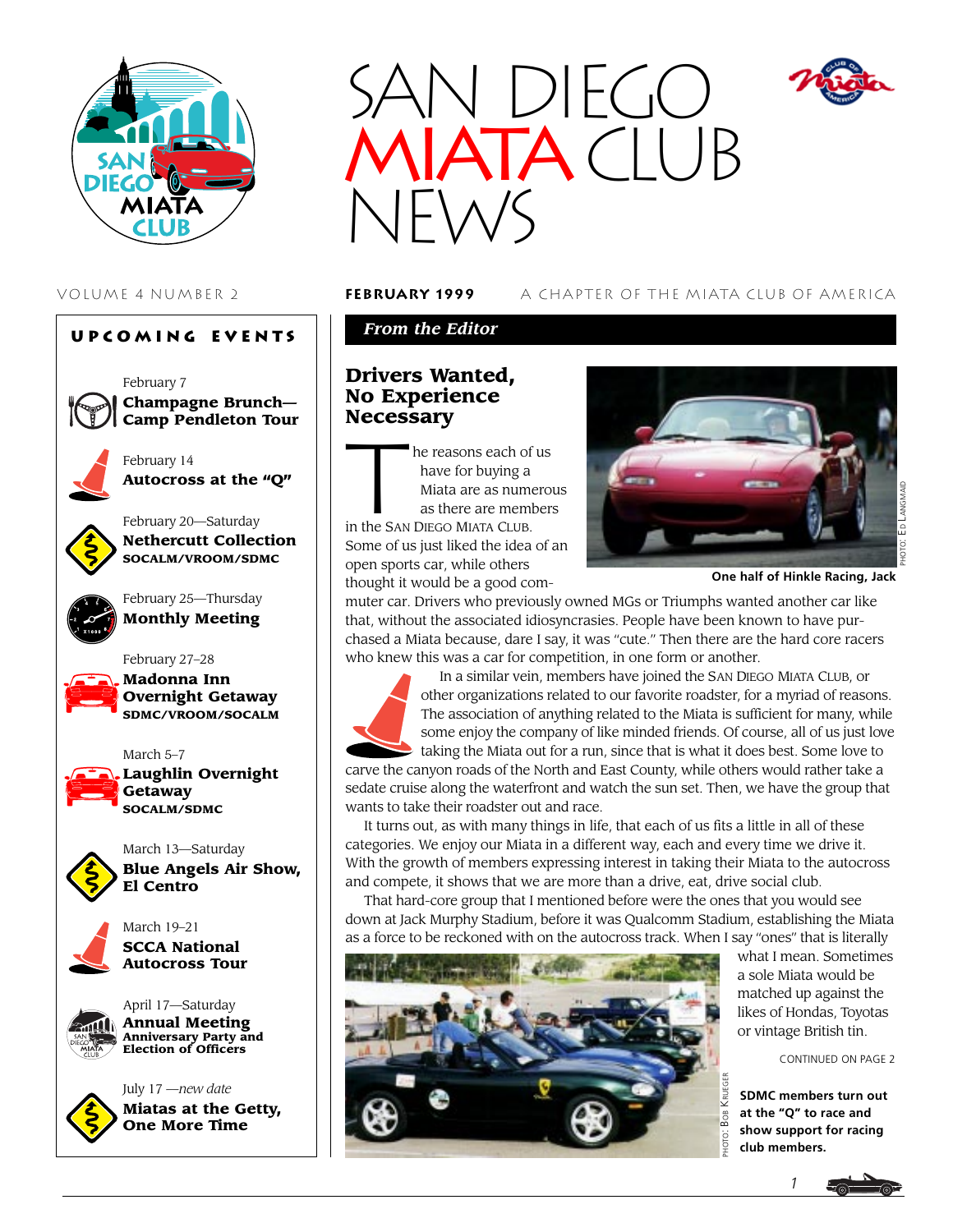#### From the Editor CONTINUED FROM PAGE 1

With the growth of the club has come a growth in participation in the autocross. Where once there were one or two cars, there are five, six, sometimes a dozen Miatas participating in a weekend of local autocrossing. Members have found that this is the way to learn how to really handle their cars. Some just want to satisfy their urge to really "go for it" and see what they and their car can do and the safest place to do it is on the track, not on the street.

One really interesting phenomenon is the number of husbands and wives who are now jointly participating in autocross. The husband usually gets into it and loves to compete. The wife, for whatever reason, then joins in. Sometimes the women will only run for the satisfaction of it, the thrill of driving the Miata like they never have before. Then, the desire to compete gets to them and there is no looking back! Ask the GODDENS, SHEVS, HINKLES or the BREES, among others, about this newfound type of togetherness.

Those of us who are not bold enough, yet, to get out on the track, have the thrill of watching friends have so much fun. Just by showing up and supporting them, cheering them as they approach the line and take their turn on the track, we get to participate. The cheering section for the Miatas has been so vocal that the track announcer has noticed it and commented on the exuberance shown. The very best part, it is all *free* to the spectators.

Whether or not you have ever thought about trying autocross, take a trip to the "Q" sometime and see the fun that is being had by participants and spectators alike. At the end of the day, you can usually get a ride with someone as a passenger. These are called fun runs, and believe me, they are!

If you do think you might like to try this out, there is more information in this newsletter on when, where, and how to get involved.

Take care, and HAVE FUN!

— ANTHONY WILDE

### **Socalm events Autocross**

#### **Queen Mary Run**

Date: February 6 — Saturday Time: 9:30 a.m. departure (8:30 AM for breakfast) Place: Ports O'Call Village, San Pedro

Contact: Brian Bousman, (714) 899-8304

This two-hour fun run around the Palos Verdes area starts with breakfast at the Belgian Waffle House. There will be a mid-run stop at the world-famous Wayfarers Chapel. At the end of the run we can sightsee at the Queen Mary and a Russian cold-war era submarine or visit one of many fine eating and drinking establishments in downtown Long Beach. See the official site at http:// www.queenmary.com for more details.

*Directions:* Take the 110 South to the Harbor Exit. Turn into Ports O'Call Village and park at far end outside the Belgian Waffle House. If you miss the Harbor offramp, continue to Gaffey Street and turn left on 5th street. This street continues straight into Ports O'Call. Thomas Brothers map page 824, grid D6.

#### Socalm contacts:

President— K. Zack Broadbent, (714) 525-9065, racerzack@aol.com Club E-mail list: socalm@avatar.com Website: www.socalm.org

# **a t t h e "Q"**



The following autocross events are *tentatively scheduled* to take place in the parking lot of the Qualcomm Stadium at the Jack Murphy Sports Complex.

| Sunday, February 14 race day    |
|---------------------------------|
| Friday, March 19 National Tour  |
| " Saturday, March 20 "          |
|                                 |
| Saturday, April 10 practice day |
| Sunday, April 11 race day       |
| Sunday, May 2  race day         |
| Saturday, May 29 practice day   |
| Sunday, May 30  race day        |
|                                 |

#### To confirm autocross information call:

| San Diego SCCA Hotlines | $(619)$ 441-1333  |
|-------------------------|-------------------|
|                         | (800) 360-4454    |
| Web page                | www.sdr-solo2.com |
| Rainer Mueller          | (760) 439-0067    |
| John Godden             | $(619)$ 538-6165  |

Come participate or watch our club members race at the autocross (timed event). To participate you need to register for a Solo II card and number (\$15) and have a DOT approved helmet. Loaner helmets are available at the autocross.

#### **Board of Directors**

President RAINER MUELLER (760) 439-0067 msd1@home.com

Vice President VOODOO BOB KRUEGER (619) 486-4711 voodoo@miata.net

**Secretary** BARB SHEV (619) 679-0777 moooncalf@aol.com

Treasurer LAURIE WAID (619) 673-4141 swaid2@san.rr.com

Membership MARK BOOTH (619) 670-3789 markbooth@home.com

**Autocross** RAINER MUELLER (760) 439-0067 msd1@home.com

Club E-mail Postmaster

CINDY PALOMA (619) 534-0969 sd-miata-request@cs.ucsd.edu Webmaster

ROBERT "JTBOB" HOLLAND (619) 549-4011 robert@caliban.ucsd.edu

Newsletter

Editor ANTHONY "NEVADABOB" WILDE (619) 693-8095 NevadaBob@miata.net Design and Layout TOM & STEPHANIE GOULD (619) 298-8605 stef@miata.net

#### **Notices**

THE SAN DIEGO MIATA CLUB is an official chapter of the MIATA CLUB OF AMERICA. We are a nonprofit organization whose purpose is to promote the enjoyment of— and enthusiasm for— the Mazda Miata.

*SAN DIEGO MIATA CLUB NEWS* is the monthly newsletter of the SAN DIEGO MIATA CLUB. Use of articles or stories by other MCA chapters is hereby granted, provided proper credit is given.

**Submissions to the newsletter** are welcomed and encouraged. Did you just add a new accessory to your Miata? How about writing a review and submitting it to the newsletter? Where possible, please send your electronic submissions to the newsletter editor, Anthony Wilde. Submissions can also be faxed to the club's dedicated phone line or mailed to the club's post office box. Submission deadline is the 15<sup>th</sup> of each month. Editor reserves the right to edit all submissions.

**Internet:** The SAN DIEGO MIATA CLUB has established a dedicated World Wide Web Home Page at http://www.sandiegomiataclub.org. The club has also established a members-only electronic mail list for those members with E-mail capability.

Dedicated 24-hour voice/fax phone line: (619) 670-7948

SAN DIEGO MIATA CLUB P.O. Box 2286 Spring Valley, CA 91979-2286

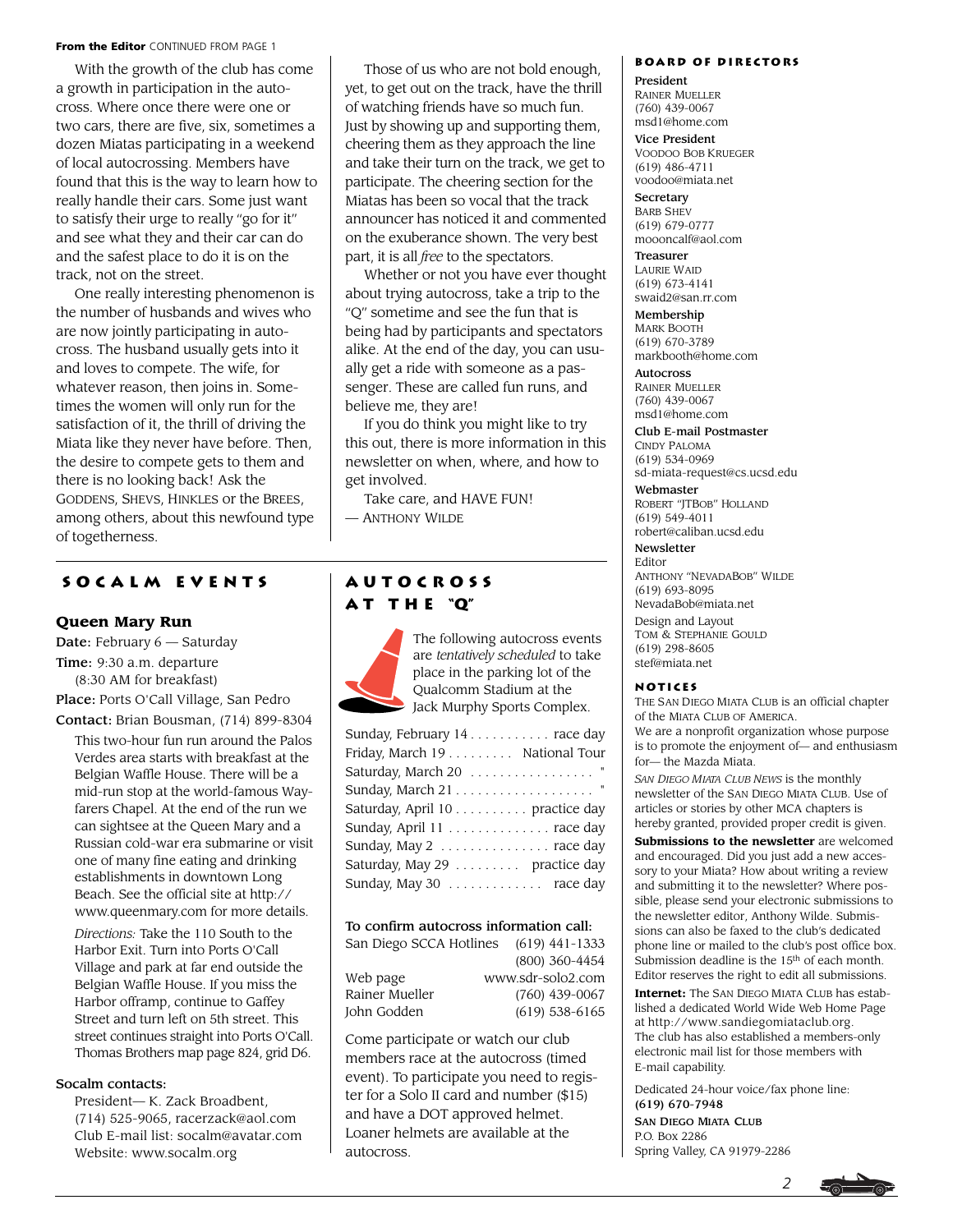#### **Champagne Brunch and a Whole Lot More— Camp Pendleton Tour**

Date: Sunday, February 7 Time: 9:00 a.m.

Place: The Windmill (formerly Pea Soup Andersen's) I-5 at Palomar Airport Rd.

Coordinators: Jerry Cisinsky, (619) 592-0189 or JerryC09@webtv.net Izzy Maggay, (760) 967-9038 and Art Hamilton, (619) 262-1565

From the meeting place we'll drive directly to Camp Pendleton where we will be met at the main gate and escorted to LVT (Landing Craft) Museum for a most interesting tour and commentary.

This will include an excellent photo op!

We will then proceed to a Champagne Brunch at the Officers' Club. The base is promoting this event as an opportunity for personnel to view our cars in the lot!

Following an escorted tour of the base, we will leave by the North Gate on I-5.

*Note:* The food services personnel would like us to pre-pay the \$16.50 per person (which includes tax and tip) for the excellent all-you-can-eat champagne brunch. Please make your checks payable to the SAN DIEGO MIATA CLUB, and send them to:

SAN DIEGO MIATA CLUB P.O. Box 2286 Spring Valley, CA 91979

**The deadline for payment is Feb 4th.**

#### **Nethercutt Collection Joint Run SOCALM/SDMC/VROOM**

Date: Saturday, February 20 Time: 9:30 a.m.

Place: J.B. Nethercutt Collection, 15200 Bledsoe Street, Sylmar, CA

Coordinators: John and Gerry Conn, (714) 441-2552 or connjb@earthlink.net A free, 2 hour, guided tour through J.B. Nethercutt's personal collection staged in a very elegant setting of polished marble and crystal chandeliers. Antique/classic cars—Bugatti, Delahaye, Ferrari, Packard, Rolls Royce form the bulk of the collection. Also included are large mechanical musical instruments.

Limited to 50 people, you *must RSVP or you cannot join the tour*. The Conns will maintain an overflow list; reconfirm the week prior to the tour and fill in any cancellations. There will be a fun run after the tour (and lunch)— we guarantee it will be on great twisty roads.

*There are some restrictions— no jeans, no shorts, no smoking, no flash photos, no video taping and no children under 12.*

**RSVP Required:** Contact the Conns: leave your name, phone, and number of people attending.

*Directions:* I-405 to I-5 North, take Roxford (should be fairly quick exit), turn right on San Fernando Road, left on Bledsoe Street.

### **Monthly Meeting**

Date: Thursday, February 25 Time: 6:00 p.m.

Place: Boll Weevil 9330 Clairemont Mesa Blvd. (At Ruffin Rd.), San Diego (619) 571-6225

This event is the single best way to meet your fellow club members, ask questions, share stories, etc. Don't miss the fun!

#### **Madonna Inn Getaway SDMC/VROOM/SOCALM**

Date: February 27–28

Time: 7:00 a.m.

- Place: McDonalds in Oceanside Oceanside Blvd., just east of I-5
- Coordinators: Laurie and Steve Waid, (619) 673-4141 or swaid2@san.rr.com The SDMC "Weather Babe" has guaranteed perfect weather for the weekend getaway to the Madonna Inn in San Luis Obispo. Over 600 miles of driving in our beloved roadsters, a spectacular destination: the Madonna Inn, (Check out their website at www.madonnainn.com), and an introduction to some remarkable central coast roads by our hosts from VROOM, the Central Coast chapter of MCA. For those of you that have not been paying attention over the last four months, or have been procrastinating big time, here are the details of this event:

Early in the morning we will head north, meet a few of our SOCALM brethren just north of Los Angeles. Stopping only as necessary as we motor toward our destination. We plan have lunch around 1 p.m. at the Madonna Inn.

We will be hosted to a late-afternoon fun run by VROOM through some of the most beautiful parts of California. After the run, back to the Madonna Inn for rest and a clean up. Everyone will have a chance to see each other's rooms and take the obligatory pictures. (No two rooms are alike at the Madonna Inn). At

*<sup>3</sup>* CONTINUED ON PAGE 4

## **Upcoming National and Regional Events**

#### Saturday March 20, 1999 SJVMC '99 St. Patrick's Day Poker Run Fresno – Clovis, California

Cost: \$45 per car includes— One t-shirt, participation in poker run, lunch for 2, and parking lot events. Optional dinner. Contact: Michael Toepfer, (209) 440-9866 RonHex27@worldnet.att.net

March 26–28, 1999

### '99 Thunderhill

#### Miata Performance Driving School

Thunderhill Park in Willows, CA one hour north of Sacramento

Two and a half days of training which will enable you to become a safer driver and help you to get every ounce of performance from your Miata. \$325 registration includes Friday dinner, manual, T-shirt, patch, autocross and prizes.

To register or for more information: www.teammiata.com/thunderhill/ school.htm or (510) 370-8262

### May 6–9, 1999

#### Miata World '99

Miata 10<sup>th</sup> Anniversary Celebration, Lone Star Miata Club (Dallas/Ft. Worth)

Sold Out! But you can call or E-mail via the Website to be put on the wait list. \$325 couple, \$255 solo Web site: www.Miata99.com Toll free info: (877) MIATA 99

#### May 20–23, 1999

3<sup>rd</sup> Annual Gathering at Four Corners Vallecito Reservoir— Bayfield, Colorado

**Solutify** Once again clubs from all over the west will descend on the Four Corners area for a weekend of spontaneous fun! Contact: Wanda, Utah Miata Club Wahbates@compuserve.com **DECK**<br>Of Co

## August 27–29, 1999

#### Monterey Historic Races

*The* historic auto event of the year! This year the featured marque is Auto Union. Audi has promised to bring as many of the pre-war rear-engined grand prix cars as they can round up to Monterey. In honor of the 25th anniversary of the Historics there will be a display of past Monterey Cup-winning cars.

October 7–10, 1999

#### Surf'N'Safari

SDMC's *way-cool* regional Miata event.

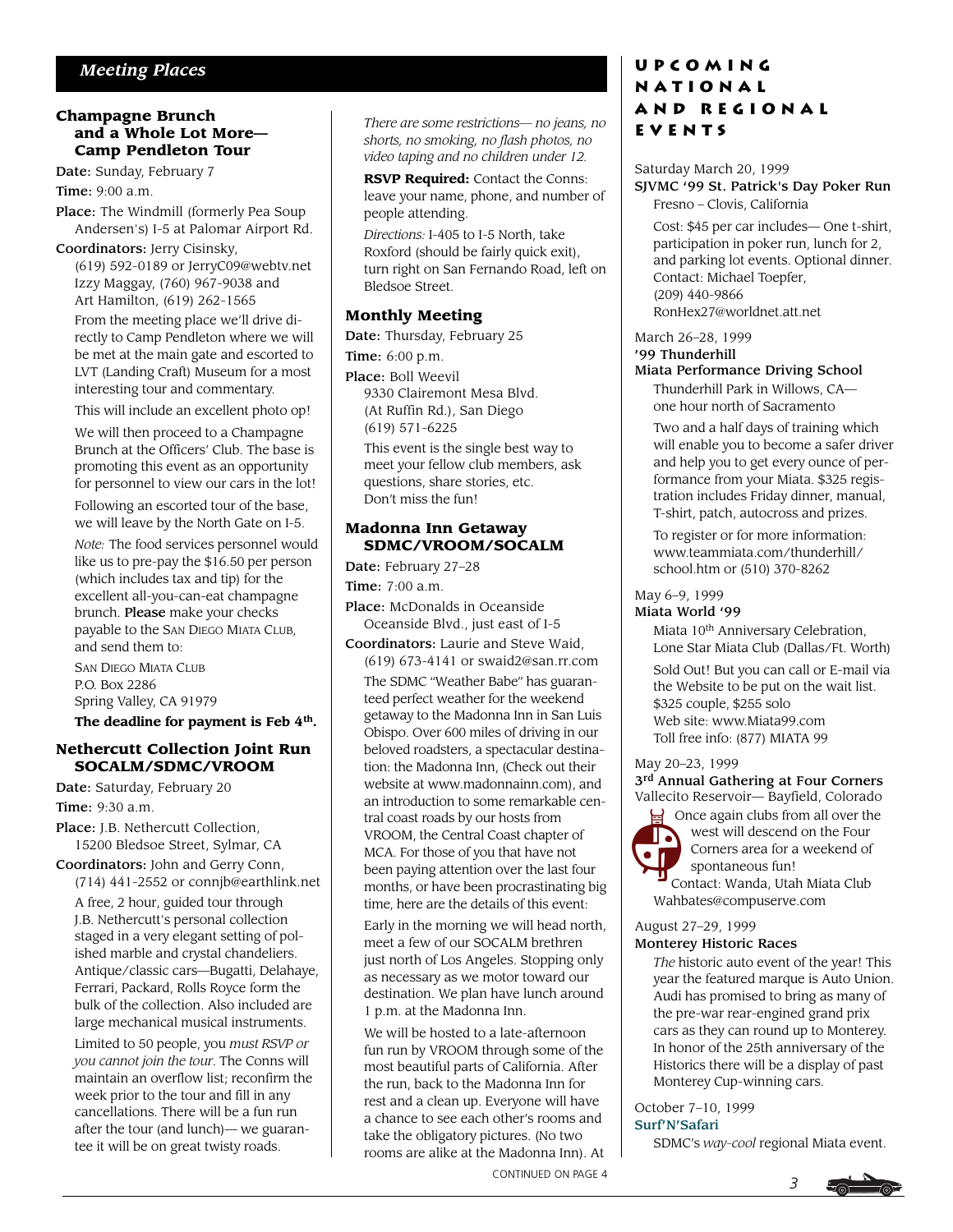#### Meeting Places CONTINUED FROM PAGE3

7:30 p.m. we will meet in the Garden Room (a reserved meeting room) for our banquet dinner (\$25 per person, everything included). After an enjoyable evening of embellishing and exaggeration in one of the most fabulous settings, we will retire for the evening.

The next morning be led on another run by our friends from VROOM as we start the trek home. After lunch we will say good-bye to the"VROOMers" and continue our trip home. Exhausted, but happy, we should be back in San Diego County by sundown.

To join in the fun, here is what you must do— time is short.

1. Reserve your room at the Madonna Inn. Rooms are being held under the group name of the San Diego Miata Club. Rooms are \$87, but you can upgrade. Reservations (800) 543-9666.

2. Call Laurie or Steve Waid at (619) 673-4141 or E-Mail swaid2@san.rr.com with your confirmation so that you can receive the necessary information to pick your entree for the Saturday night banquet. You will be asked to mail us a check for the banquet in advance.

3. Show up at McDonalds before 7 a.m. on Saturday, February 27th.

4. Bring your camera with lots of film.

 The longer you wait the fewer rooms to choose from. The rooms will not be held past February 15th. Please call or E-Mail Steve or Laurie Waid with any questions that you may have that might be preventing you from making the decision to come along with us.

#### **Overnight at Harrah's— Laughlin, Nevada**

Date: March 5–6, 1999 Place: Harrah's, Laughlin, Nevada Coordinator: Bari Hyde,

(714) 827-2940 or bhyde@earthlink.net This is a joint venture for SOCALM and SDMC at Harrah's Laughlin. Bari has blocked 10 rooms, all non-smoking, at \$25 a night if you commit on or before February  $5<sup>th</sup>$  — after that it's \$55 a night.

Commit means: call Harrah's in Laughlin, (800) 427-7247 and ask for the "Miata" booking and put your name and credit card number on one of the (five) king or (five) double rooms. (If you need smoking please request same, when giving name and credit card number)

Please contact Bari after making your reservation, so that she has an up-todate list of participants.



## **Impromptu Run**

 $\begin{array}{c}\n\text{De} \\
\hline\n\text{C}\n\end{array}$ December 27, 1998 ollowing a life decision made in about ten seconds by DIANE LONG— shall I take down the Christmas tree or go for a run?— (tough choice), four intrepid Miatans departed North County Fair with yours



truly at the point. Our first destination, via San Pasqual Road, was the Sizzler parking lot in Ramona to rendezvous with PHIL

DAOUST. Our ultimate destination, beautiful Lake Cuyamaca via Old Julian Highway. With the exception of a few OTMs, the road was generally clear and fast, and as Phil so aptly put it, we parted the waters. Following a brief pit stop we arrived at our destination, parked in the lot and allowed our cars to pose with the beauty of the lake as a backdrop.

It was our intention to eat and con-

tinue on. But wait, an obstacle in our path: the Park Ranger. Guess what? If you want to park along the roadway or in a lot in the Cleveland National Forest you must pay a \$5 "day use fee." Phil came up with a suggestion that was accepted in a heartbeat. "Let's blow this joint and go to the outlet center at Viejas, park free, eat, and SHOP!"

Following a brief and unceremonious change of command, Phil, with Quadzilla blasting, took the lead and was out of there while I was still taking photos.

Within moments we arrived at Viejas. Following late lunch and a bit of shopping, we went our separate ways with the knowledge that a fun time was had by all.

To Diane Long, ART HAMILTON, PHIL DAOUST and JOHN LAWLER, my thanks for coming out on such short notice and making this yet another "Miata Day" to remember.

*4*

—JERRY CISINSKY aka Rocketman!

**Quick Escape**<br>
sually on a Sun<br>
breakfast. V<br>
ries are of g<br>
for breakfas sually on a Sunday, Laurie and I will look for somewhere to go for breakfast. We like to drive a bit because some of our favorite memo ries are of getting up early, hitting the road, and stopping somewhere for breakfast when we are on vacation. One of our favorites is to drive to Lake Cuyamaca and eat breakfast at the little general store and restaurant



that overlooks the lake. The food is reasonable and service is friendly. From where we live it's a little over an hour to get there via Highland Valley Road, through Ramona and Julian. The best part is that we have the option of returning on Engineers Road. All in all it's an investment of about 3 hours. We get to drive…eat… drive,

and still get home for a nap. In the winter you might even see some snow. —STEVE WAID

*Do you have a QUICK ESCAPE you like to take in your Miata? When it's just you (with or without someone special) where do you like to go for an evening, a day or a weekend, just to escape? Let us all know about it, send it in.—Editor*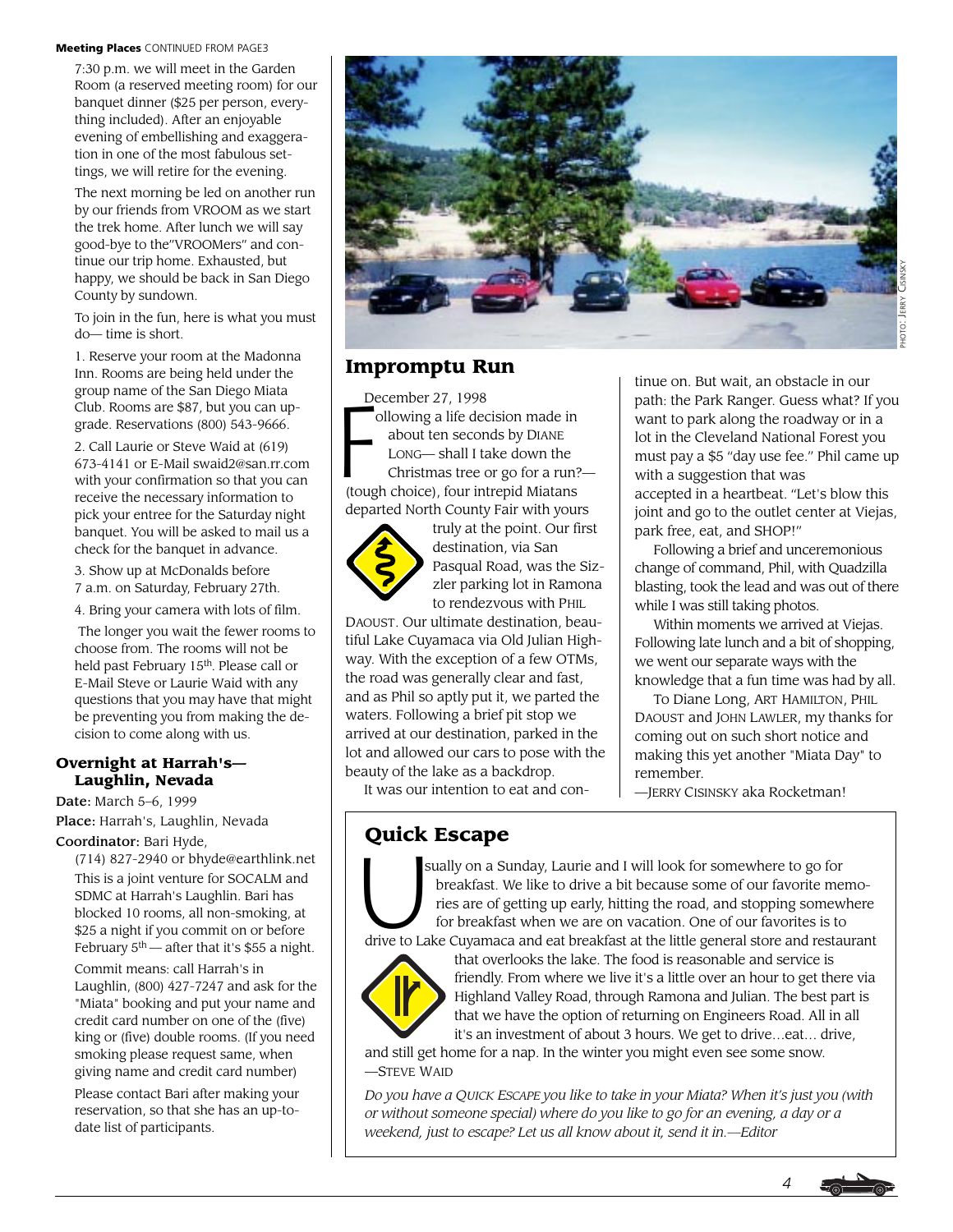

January 2, 1999

Januar<br>**Tana**  here can only be one word for a day like this: potholes! (and you thought I was going to say "wow!") As 1999 began, and most of America was under the curtain of sub-zero temperatures,



snow, and freezing rain, 81 Miatas from SOCALM and SDMC (plus 3 Toyota MR2s) came together under sunny skies for the second

Enthusiast Hangover Run. Life in Southern California is rough, isn't it?

Our original group of 78+3 cars filled the Ortega Business Plaza in San Juan Capistrano as the run began. With this many cars, staying in one solid line was nearly impossible. I was extremely happy to have a CB radio to help coordinate what was going on behind me. Many thanks to STEVE and LAURIE WAID, who volunteered to be the sweep car, and to KRIS SANDERS, who helped me with the pre-run.

As we started on Ortega Highway, the group was broken by a large truck that would not pull over. At the end of Ortega Highway, I tried an impromptu stop so that everyone could catch up. Some people decided to use the impromptu stop as a bathroom break, which caused a 20-minute lag between the head and tail of the group. However, this lag allowed two more Miatas to join the group (for the total of 80+3). Once the tail caught the head, we stayed together pretty well for the rest of the first half (in

spite of some Miata-sized potholes).

We paused in Fallbrook after an approximately one and a quarter-hour run. After a brief driver's meeting, we were off again. The second half of the run was about an hour long and was supposed to include wine tasting at Callaway Winery. At our second regrouping stop, on holey Pauba Road, JOHN TEMPLETON & CHRIS ROMANO drove up a nearby hill to see where the tail was— we were spread over three miles!

Our group was way too large for Callaway to handle, so I planned on doing a simple drive-through of the winery parking lot so that we could get a photo. Even then, we didn't fit. The last car turned into Callaway's driveway as I was getting into my own to get us OUT of Callaway's driveway! We were an intimidating, dominating group. Hell's Angels watch out!

We ended— very hungry— at Oscar's in Temecula. Thankfully, earlier in the day, MARK BOOTH had the presence of mind to call Oscar's and let them know that a zillion people were coming— we had 128 people! The run was a total of 107.7 miles long. We passed through the cities of San Juan Capistrano, Lake Elsinore, Murrieta, Tenaja, De Luz Heights, Fallbrook, Rainbow, and Temecula. Every Miata car color was there. Cool statistics, huh?

I think JON MARTINEZ summed it up best on the Internet: "A new SoCal Fun Run record 79 [sic] Miatas (including 3 of the very special yellow ones), some MR2s for extra spice, lots of new members, kid copilots (future members), sunshine, photo opportunities galore, beautiful scenery, plenty of potholes, the usual great food at Oscar's, and, of course, our many Miata friends."

I'm looking forward to more great runs in 1999 and Hangover Run 3 in January, 2000!

— K. ZACK BROADBENT



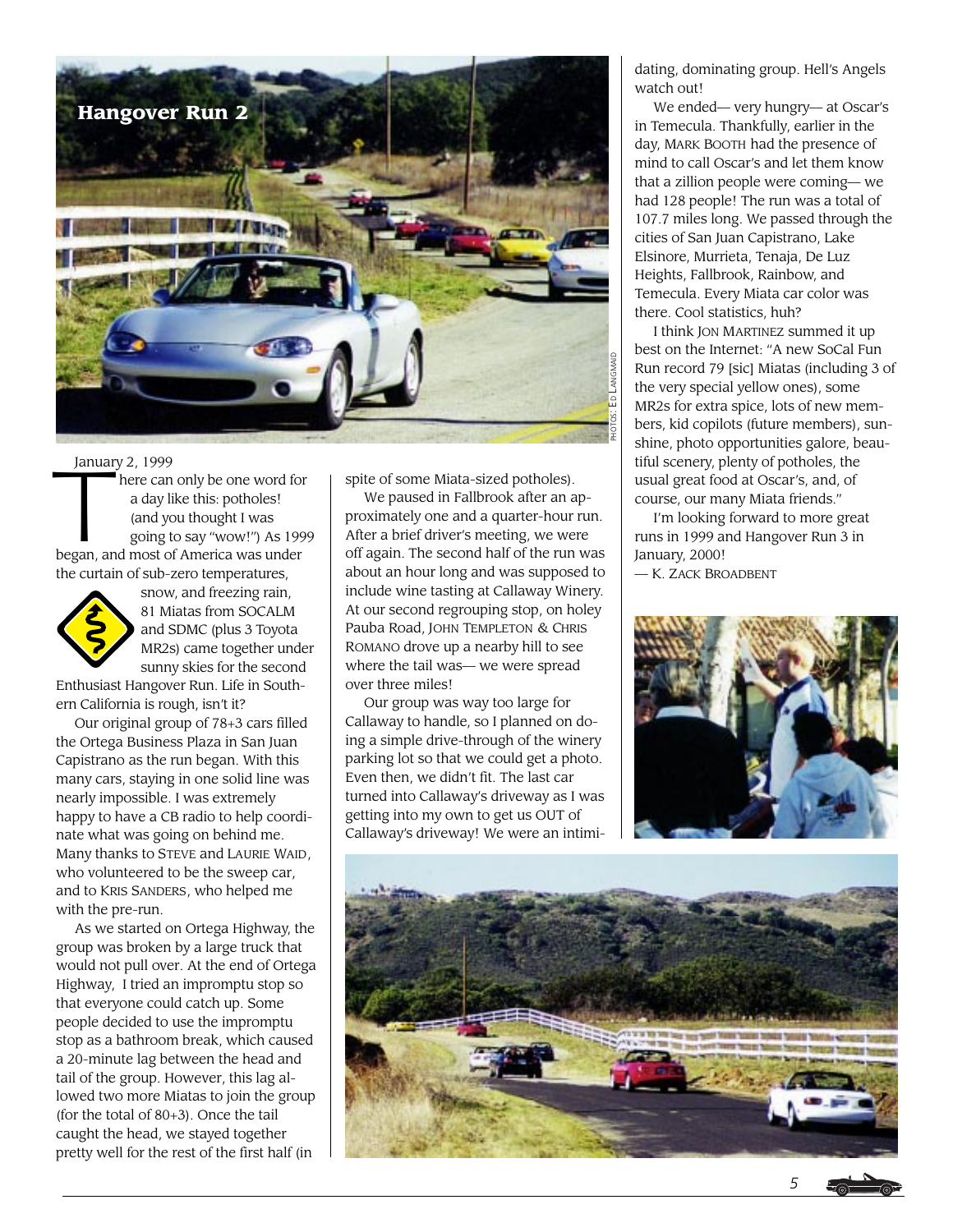## **A Whale of a Good Time!**



January<br>**A**po January 16–18, 1999 pologies must be made for using such an obvious title for this article, but that is the most accurate description that can be put on this weekend of events. Members from the SAHUARO MIATA CLUB of Phoenix, Arizona spent the Martin Luther King weekend in our city and we tried to show them a good time.

Six Miatas made the trek across the desert specifically to see the grey whales as they pass by our coast on their south-



erly migration from Alaska to the sheltered bays of Baja California. SDMC member STEVE CUSHMAN got things rolling on Satur-

day evening with an introductory twilight tour of San Diego. 24 Miatas met the Sahuaro members across the road from their hotel on Mission Bay. After the obligatory perusal of the cars, Steve outlined the plan for the evening. We filled the empty passenger seats with

Sahuaro president Cliff Couch and his family who had made the trek in their OTM. The leisurely tour took us across Point Loma, alongside the bay and up the hill on Laurel Street and into Balboa Park. As we entered the park from this direction our guests could see the inspiration for the SDMC club logo, the California Tower of the Museum of Man across the Cabrillo bridge. We proceeded through the park and then out and across the bridge to Coronado. By having all of the seats filled in each Miata, we were able to take the carpool lane and avoid the bridge toll. A tour of Coronado ended at the Ferry Landing where we enjoyed a late dinner and a crystal-clear view of the San Diego skyline— the city lights reflected in the bay— from the heated patio of the Bay Beach Café.

Sunday morning dawned with the usual early morning low clouds, but it soon cleared into a beautiful Miata day. STEF GOULD had worked for several

months with Sahuaro newsletter editor Frank Mattox to arrange the day's event. We met with our guests at the Seaforth Sportfishing docks to board our boat *Legend.* As we departed Mission Bay we got a quick peek of the roller coaster at Belmont Park. The ride out of Mission Bay soon rivaled the coaster as we rode the swells coming directly into the channel. While trying to protect my camera from the sea spray coming over the bow, I noticed a few SDMC members, as well as visitors from Arizona, heartily enjoying the drenching they were getting. Most passengers remained at the rear of the boat where it was much drier.

Once out of the channel, the water was quite calm. We motored away from shore for a mile or so before the captain announced that a pod of whales was directly ahead. Everyone began to search the horizon for whales. Soon we spotted the telltale spouts of water as the whales surfaced and exhaled. As the boat moved closer, everyone was very quiet as each whale would surface, breathe, and dive. After three or four repetitions of this, the whales would raise their tail flukes as a signal they were "going deep." Cameras clicked away at each sighting. Soon the captain announced that he had spotted some whales in the distance "breaching" or jumping out of the water. He headed the boat in that direction and we were treated to the spectacular sight as we approached. When we did arrive in the area, the whales, apparently three males and a female, stopped this behavior. The

> pod proceeded to swim slowly to the south, accompanied by several white-sided dolphin. It was all over too soon as the captain turned the boat and headed back to the dock.

The next day was a holiday, so 24 SDMC Miatas, along with five from the Sahuaro club, met for a tour of some east county roads. PHIL DAOUST and Quadzilla led the group from the morning gloom of Mission Bay out to the clear blue skies of Telegraph Canyon Road. After an



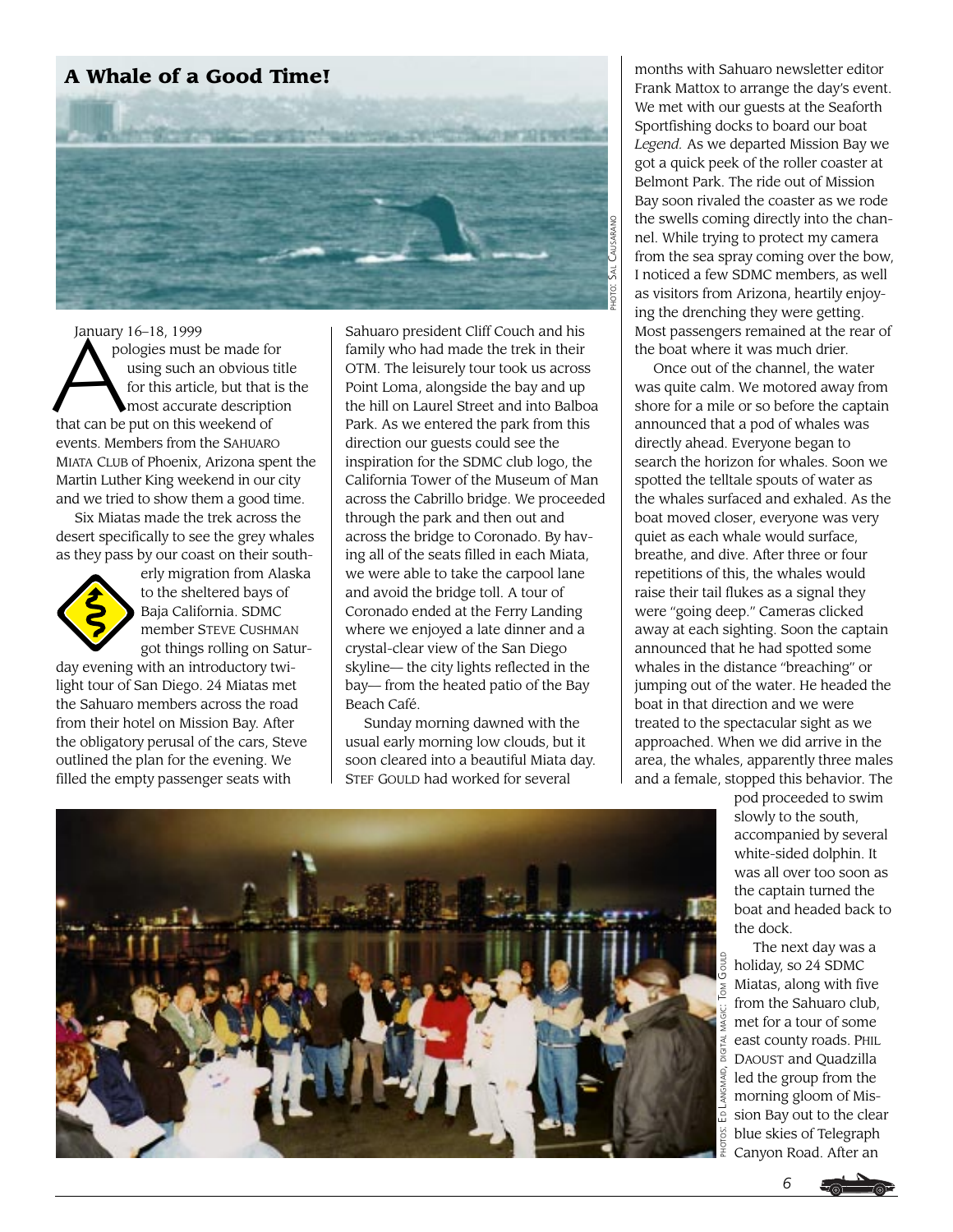



hour or two of exhilarating twists and turns, the colorful parade landed for lunch at the Viejas Outlet Center. The Sahuaro group expressed their thanks for a wonderful weekend. Some members of Sahuaro had such a good time that they were talking about meeting us next month at Harrah's for the "Laughlin Overnight Getaway." New friends parted company as the Sahuaro group headed for home. A group of SDMC members were not ready to end it just yet. They proceeded to carve up Engineers Road

on the way to Dudley's, which unfortunately was closed for the holiday. A small negative in a picture-perfect weekend for friends, new and old, to enjoy their Miatas from the sea to the desert. —ANTHONY WILDE





PHOTO: ED LANGMAID

OIANGMAID



PHOTO: ED LANGMAID

**A night on**



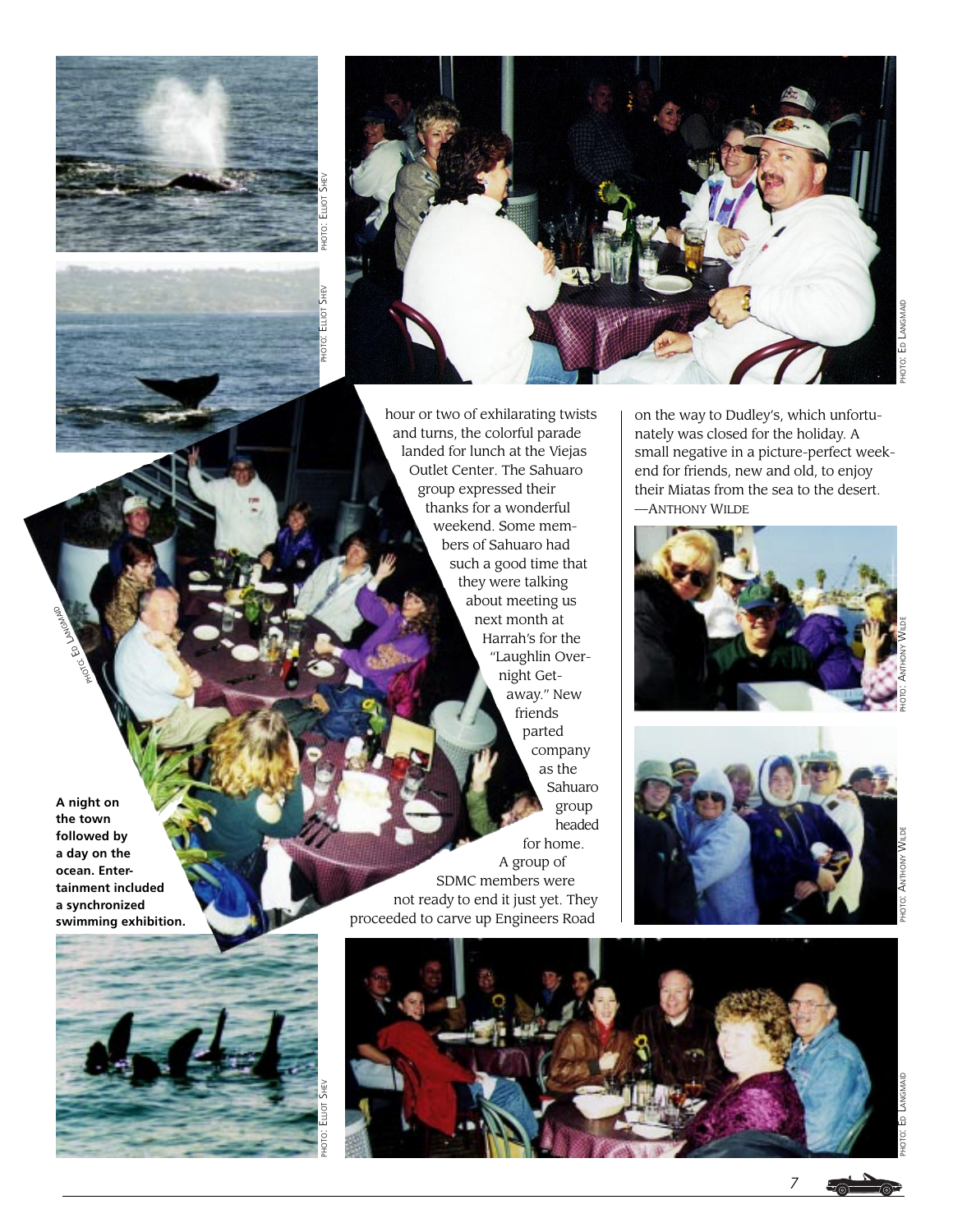**Autocross Classes Explained**<br>
he current classes that the Miata race:<br>
C Street Prepared CSP), S Modified (<br>
The last class won't be described, as<br>
changes, that listing them here wou he current classes that the Miata races in are B Stock (BS), C Street Prepared CSP), S Modified (SM), and E Production (EP). The last class won't be described, as that class allows so many changes, that listing them here would become quite long. Below, I will only list the parts that can be changed. If it isn't listed, then it can't be

changed. The table below is just a small subset of the rules for these classes. Please refer to the *SCCA Technical Rule Book* for the latest classifications and specifications. —ROBERT "JT" HOLLAND

#### **BS** (B Stock) The easiest class to start in as the name implies. The possible changes are very few. This class is often called the Miata class (as it was in its previous C Stock class) as it dominates this class at SCCA autocross events. **Wheels/Tires**  You can change the wheels, only as long as they use the same bolt pattern and have the same diameter and width as the stock wheels. The tires can be any tire that is DOT legal, so getting race tires is a good way to get better times. **Intake/Exhaust** You can only change the air filter and the exhaust (up to the catalytic converter). Also, many race events have sound limitations, so a straight pipe may not be legal for an exhaust. **Suspension/Brakes** You can only change the front anti-roll bar (sometimes called the sway bar) and its bushings. You can replace the shocks with adjustable dampers, but stock ride height must be maintained. The brake pads can be changed, as well as the brake rotors as long as they are stock size. The clutch and flywheel must remain stock size and weight. The differential must remain stock for the car as shipped. The body cannot be modified or body kits added unless they are a Mazda part and an option for that year Miata. Cosmetic parts can be replaced in the interior as long as they don't change the car's perfor-**CSP** (C Street Prepared) This class is an extension of B Stock and allows quite a few more changes. These changes can be very expensive if you wish to be competitive. **Wheels/Tires**  Any size wheel or tire can be used. **Intake/Exhaust** Intake can be changed as well as the electrical induction system. Intake manifold can also be changed as well as the fuel injection system and fuel pressure regulators. Exhaust system can be changed as desired, as long as sound limitations are maintained. **Suspension/Brakes** All suspension and brake parts can be changed, but suspension mounting points can not be altered. **Engine/Driveline** Computer control of engine can be changed. All internal engine parts and passageways must remain within stock specifications. Engine and suspension bracing can be used. Clutch and flywheel can be changed. Differential can be changed. Also, if you have a 1.6L engine (pre-'94 Miata), you can put in a 1.8L engine in its place. Oil coolers and filter relocation kits are allowed. **Body/Miscellaneous** The quarter-panels can be altered to allow wider wheels and tires. Body kits can be used as long as they are a Mazda part. All interior parts can be changed (such as **SM** (S Modified) This class is the catchall for engine modification to mass production cars. **Wheels/Tires**  Same as CSP. **Intake/Exhaust** Same as CSP. **Suspension/Brakes** Same as CSP. **Engine/Driveline** Same as CSP. Allows forced induction such as turbo and superchargers. Camshafts can be changed, but displacement can not be changed. **Body/Miscellaneous** Same as CSP.

# **Understeer and**

**Oversteer**<br>  $\bigwedge$ ost of us have heard these terms at least once. Many of us, especially race fans, who know

them as "push" and "loose," hear them all the time. Some of us, like myself on Wynola Road, have had first-hand expe-



rience with them. So, what precisely do they mean, and how do they affect those of us who

like to take our cars out to the back roads or down to the "Q" and stretch their and our limits a bit?

The ideal, or "neutral," car has relatively equal amounts of grip at either end. Such a car, when driven hard into a turn, will stay balanced and break into an easily controlled four-wheel drift when its limit of adhesion is reached, with neither the front nor the rear losing its contact with the road surface excessively. In a situation such as this, the tires at both ends of the car have equal slip angles. That is, the difference between the path of the car through the corner and the direction the tire is pointing is the same in the front as it is in the rear.

Slip angles are the necessary reaction of a car to the forces applied to it by the act of cornering. There will always be slip angles when a car is cornering, although they may not be large, as they aren't when the car is being driven in "cruise" mode. As the speed of the car increases through a corner, however, the slip angles increase, and they don't always do so equally. If the slip angle in the rear of the car becomes larger than the one in the front, that's oversteer. Want a good graphic example of large slip angles in the rear? Think of sprint cars, midgets, or those World of Outlaws cars (the ones with the *really* big wings on top) driving on a dirt track. The way those rear ends hang out there until the back of the car is almost ahead of the front is a good example of extreme oversteer. See why the racers call that being "loose?"

Understeer is just the opposite. With understeer, slip angles at the front of the car larger than those in the back create a situation where and the car tends to "push" its way through the turn. Perhaps the thoughts of an old-time racer (Anyone know who? I tend to think maybe

*8*

seats and steering wheel). A short shifter can also be used.

#### **Engine/Driveline**

**Body/Miscellaneous**

mance or handling. The shifter can't be changed, but the shift knob can be replaced. A roll bar

can be added.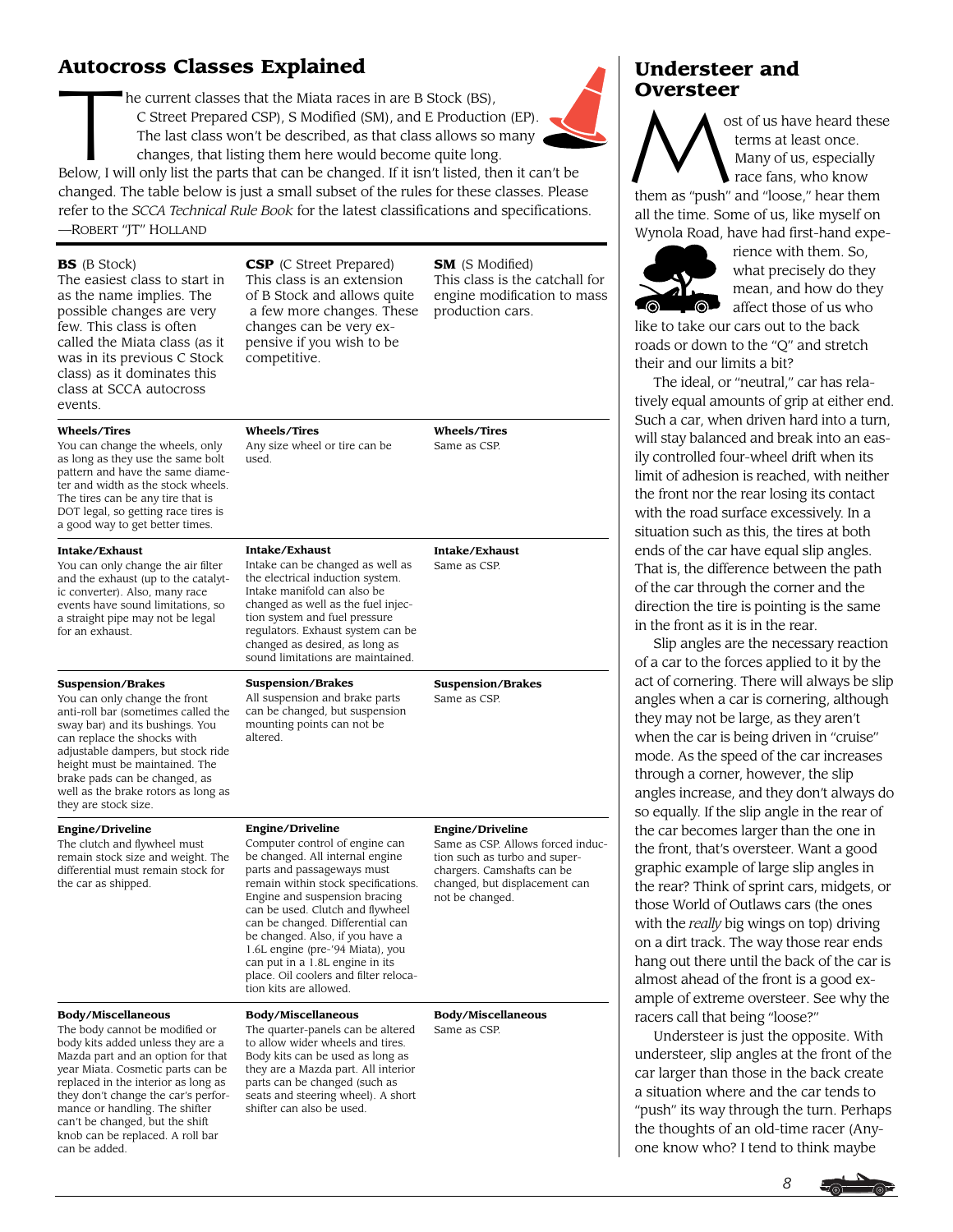

**Doug and Sean Kvandal search for their tires' limit of adhesion.**

Sam Posey) explain these concepts most simply and elegantly...when the front of the car hits the tree, that's understeer; when the side of the car hits the tree, that's oversteer. The nice thing about a neutral car is that it's easier to control and have fun with at speed, and it doesn't hit the tree at all.

OK, so most of us aren't professional race drivers and none of us wants to hit that tree, but many of us do make modifications to the suspensions of our cars, and some of those modifications disrupt the original excellent balance that Mazda designed into the Miata. Also, many members of this club race at the autocross, where dialing out oversteer and understeer becomes a crucial element in producing better times. What can we do if we find our cars aren't neutral anymore?

The choices for those with stock suspensions are pretty much limited to changing tire pressures, camber settings, tire/wheel sizes, or adding some weight in the trunk. There are more choices for those who have modified, or want to modify, their suspensions with adjustable-mount swaybars (more correctly called anti-roll bars), adjustable shock absorbers, and lower/stiffer springs, but they are still manageable for the layman compared to professional race cars, where variables like front and rear wing angles/sizes, ride height, wicker bill choice, and tire stagger are added to the equation. Race teams often have to literally start from scratch to properly set up a car as it moves from track to track during the season; there are a simply overwhelming number of possible combinations that might be used to get a race car to "stick" on a given day at a

particular venue.

When I first got interested in this subject, I found that remembering what changing a setting in a given direction produced in terms of balance was extremely difficult. I found that I needed to have a "system" that made sense to me that could be used to remind me whether stiffening something on one

end or the other produced understeer or oversteer. The system I finally chose, and it works for me most, if not all, of the time, is compliance. Basically, if you stiffen something, you reduce its compliance. When compliance is reduced, grip is reduced with it. Now, JT tells me that's all wrong— that energy transfer is the technically correct concept to use. Well, that may be, but to me something that is less compliant transfers energy because it can't absorb it, so we're basically talking about the same thing anyway. Whatever works for you, if you are in a position to want or need to know what adjustments need to be made to change the balance of your car, or to re-balance it after modifying your suspension, I strongly suggest that you adopt *some* system that keeps you from mistakenly dialing in the exact opposite effect from what you intended. For example…

You just bought a brand new set of larger swaybars and you're about to install them on your Miata. Each bar has two or three holes into which you can



**This drawing shows a car rounding a right-hand curve. In the top example the slip angles of the rear tires are greater than the front— an oversteering condition. Without driver correction, oversteer causes a constantly decreasing-radius turn.**

**The bottom example shows an understeer condition, where the slip angle is greater in the front than in the rear, which causes, without driver correction, a constantly increasing-**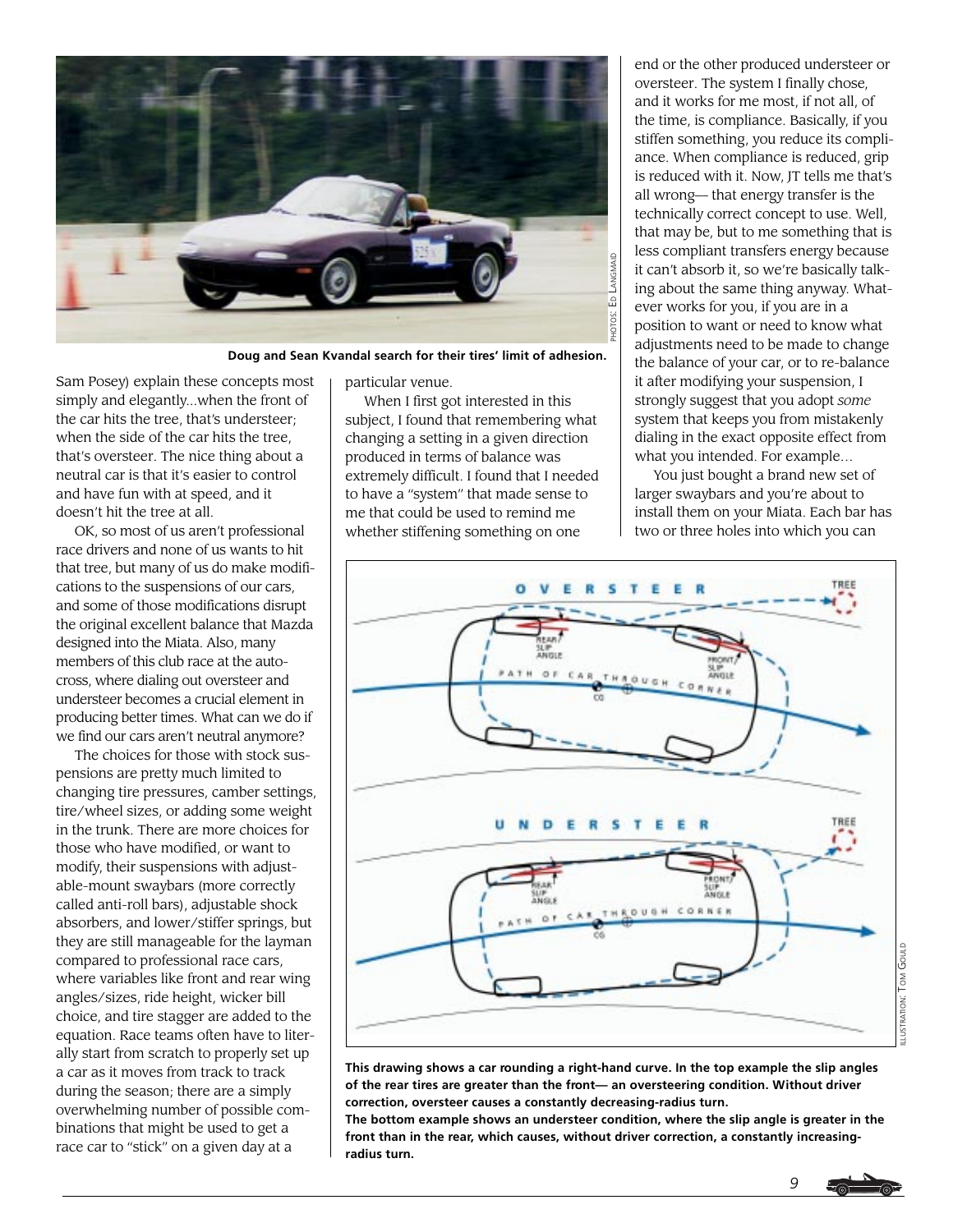

**Robert "JT" Holland discusses the course with fellow member Art Hamilton. Racing members of SDMC are always available to provide help for members wishing to get into autocross.**

mount the end links; which ones should you use? We know that increasing the stiffness of the swaybar will decrease the grip at that end of the car. If you make the rear bar relatively stiffer than the one in the front, you will make the rear less compliant (or cause it to transfer more grip energy to the front), and that will introduce oversteer. If you decrease the rear bar stiffness, making it more compliant (more able to absorb grip energy), you will dial that oversteer out. In the front, it is simply reversed —more stiffness of the bar equals increased understeer.

OK, that's pretty straightforward, but how do you make the bar more or less stiff? Well, size *does* matter, and you could have simply bought a bigger bar at one end or the other to increase the roll stiffness at that end. But you bought both bars and they're both larger than the stock ones, but they have those multiple holes to which you can attach the end links, and that's where you vary their stiffness. As you move from the outer to inner holes, you effectively make the bar shorter and shorter, increasing its stiffness as you go. Personal experience tells me that you should always start with the outermost holes. Why? Because, since both bars are larger than stock, you have already increased the stiffness at both ends simply by buying the bars. It's very likely that additional stiffness at either end, if you need it to balance the car, is better obtained by changing variables where the results of "one click" are more subtle than they are at the swaybars. The holes in the bars are fairly widely spaced, and a move of a single hole can produce changes in handling that are relatively coarse and can be surprising and perhaps even dangerous. During one of  $\Box$ 



**Top, Elliot Shev prepares to start his run while Brian Goodwin, below, finishes his.**



# **ADJUSTMENT Tire pressure, front SUSPENSION TUNING**

**Tire pressure, rear Front tire width Rear tire width Front wheel width Rear wheel width Camber, front wheel Camber, rear wheel Front springs Rear springs Front sway bar Rear sway bar Weight front/rear**

#### **To Add Understeer**

Lower pressure Raise pressure Reduce width Increase width Reduce width Increase width Add positive camber Add negative camber **Stiffer** Softer Larger, stiffer Smaller, softer Move forward

#### **To Add Oversteer**

Raise pressure Lower pressure Increase width Reduce width Increase width Reduce width Add negative camber Add positive camber Softer **Stiffer** Smaller, softer Larger, stiffer Move rearward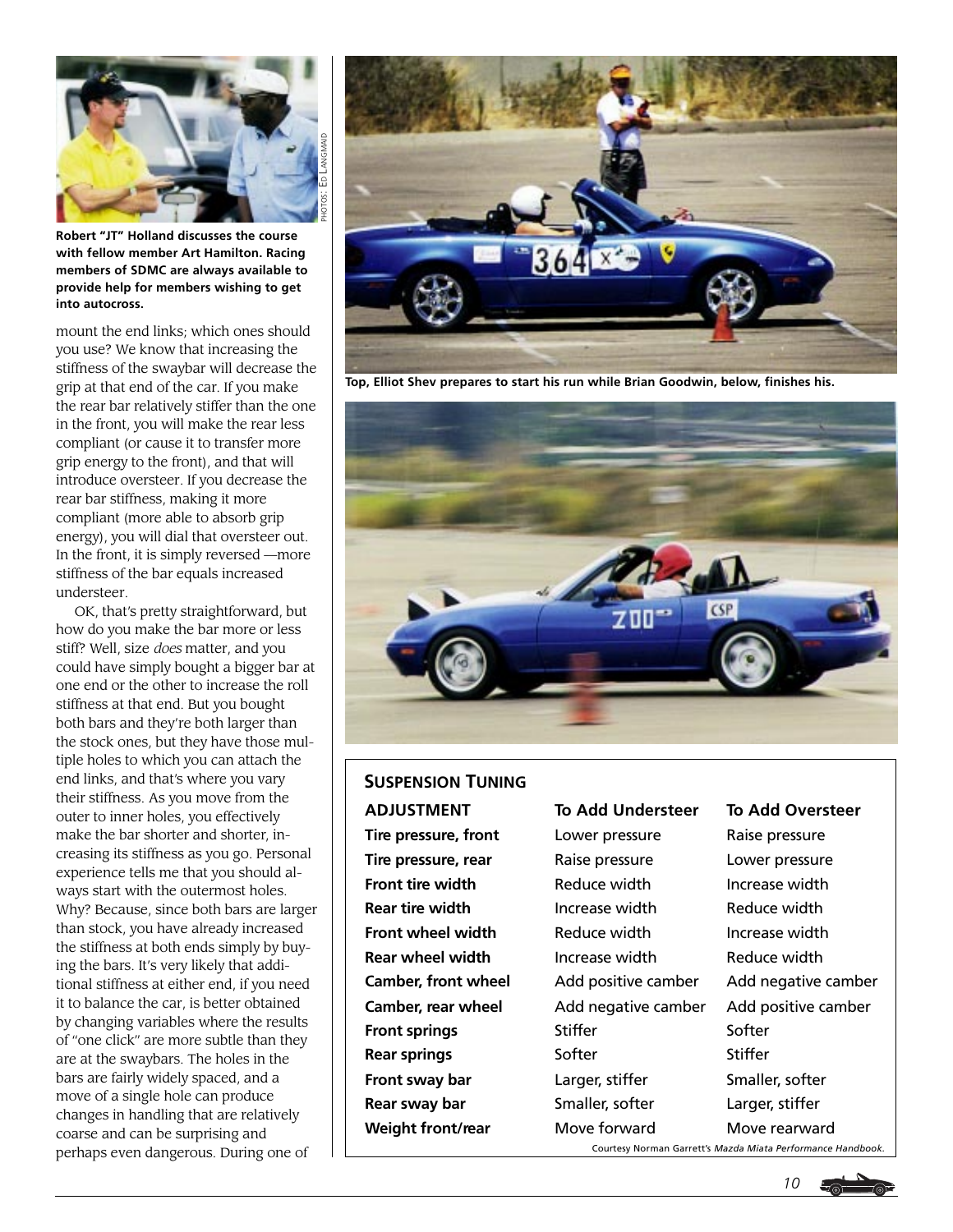our first suspension modification tech sessions, one of our members made the mistake of connecting his rear swaybar end links to the center, rather than outermost, holes. In the front, he DID use the outermost holes. What was the effect? The rear bar, being effectively shorter than the front, became relatively stiffer, reducing compliance in the rear and introducing oversteer. The next thing we did was run Highland Valley Road fairly quickly, and he got a ride he'll probably never forget! The first thing he did when we got back was move the rear end links to the outer hole. The second thing he did was change his underwear.

Most manufacturers design their chassis with a bit of understeer for the nonenthusiast driver's comfort. Understeer is relatively easy to deal with at moderate speeds. If the front of the car isn't going quite where you're pointing it, simply dial in a little more steering wheel. Oversteer, on the other hand, can be very disconcerting. For the experienced driver, it can be more fun than understeer, but for the average Joe, it's no fun and a lot more potentially dangerous.

The Miata, designed with enthusiast drivers in mind, starts out as a pretty neutral car, so the less you disturb its inherent balance, the better. By all means, modify it and make it even better if you can, but tread lightly on wholesale changes to its handling. If you detect some imbalance in the car after modifying it, change the tire pressures slightly, add or remove a click if you have adjustable shocks, or make some other subtle change and test drive the car before taking your next step.

With suspension settings, you are always dealing with the same basic set of parameters…reducing the stiffness (to a point) on a given end will give that end more grip, making the other end relatively less able to to follow the path of the car, increasing its slip angle. If the end with the increased slip angle is the rear, you have oversteer; if it's the front, you have understeer. Keep that basic principle in mind by using whatever metaphor works best for you and go slowly with changes and you can't go far wrong.

Tire pressures, by the way, is one area where my compliance model doesn't work very well, because tires are flotation devices and stiffness is not the issue with



**Autocross is the safe way to learn how your car handles and to tune your suspension with only cones to run into.**

them. With tires, you want to minimize distortion, so grip increases directly with tire pressure until you reach the point where you begin to cause the tread to "crown" and lose contact patch area. Up to that point, increasing tire pressure at a given end of the car has the same effect as does reducing suspension stiffness.

For a more in-depth technical analysis of oversteer, understeer, and other aspects of your car's suspension and chassis, no book is more highly recommended than San Diegan Fred Puhn's

*How To Make Your Car Handle*. Also take a look at Carroll Smith's *Tune to Win.* If you want to know more about how to react to handling imbalances as a driver, any one of several books about driving techniques by various racing legends will serve well. My personal favorite is *Sports Car and Competition Driving,* by Paul Frere. The better you understand this subject, the more fun you'll have with your Miata, and the better able you'll be to stay away from that tree! — VOODOO BOB KRUEGER

*11*



# **Phoenix International Raceway —2 Day Class**

#### March 6–7 Sponsored by National Auto Sport Association

Here is another way to check out understeer and oversteer! While most autocrossing is done in second gear, on the track you can test the performance of your car at speed. This session is a good way to learn how your Miata performs under extreme conditions. The two-day class includes a drivers' school (and a special Saturday novice school) and open track sessions.

Contact Cliff Couch as soon as possible, (602) 404-9394, for details and to register. Cost (\$195–\$245) is dependant on the number of registrants. *No roll-bar requirement;* helmets are available at the track.

Cliff, president of SAHUARO MIATA CLUB, will help with accommodations and answer any questions you may have concerning this event.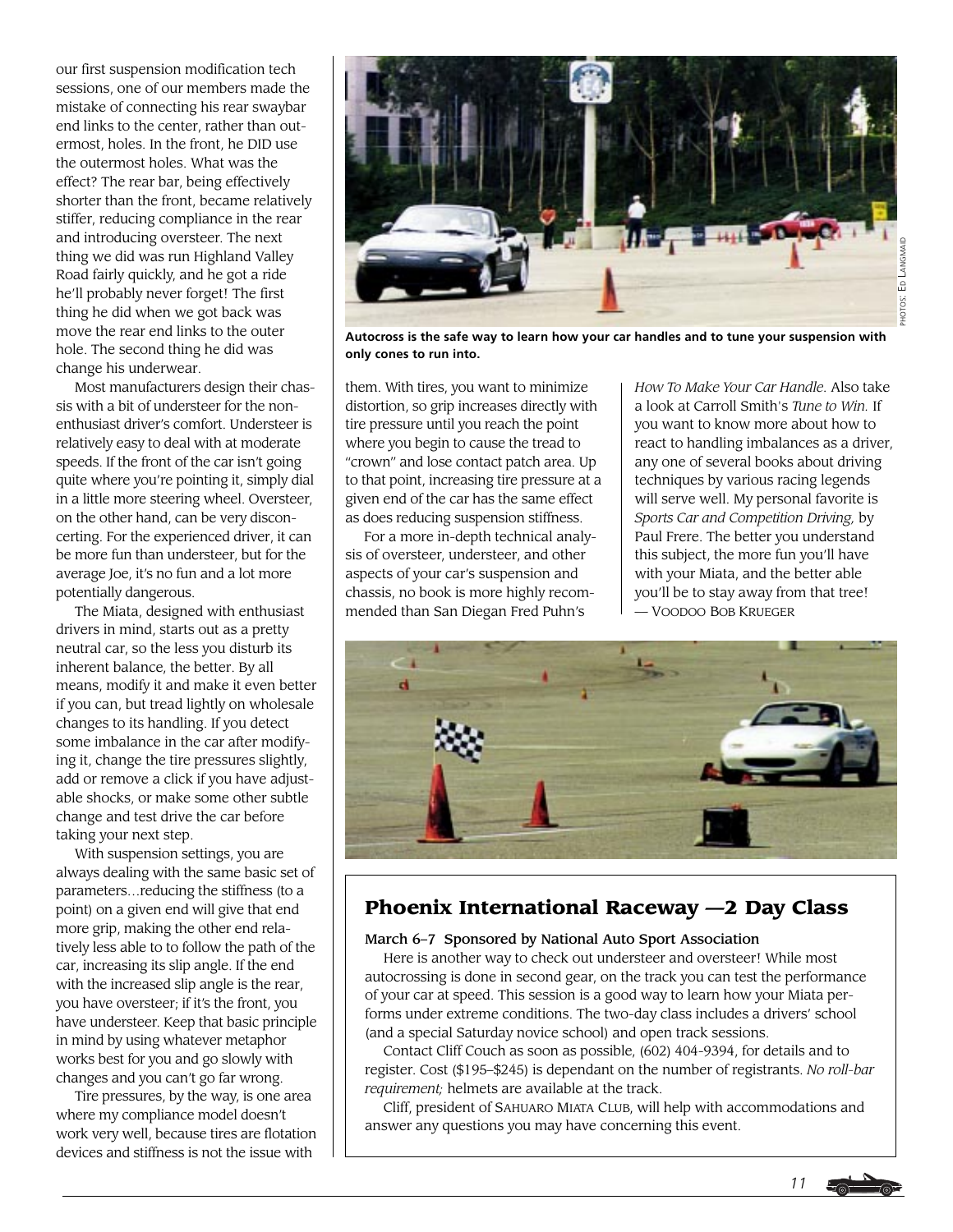

 Testosterone himself, decided he really really really wanted to get into autocrossing. Oh swell! Driving our sweet little car around a dirty old parking lot running into a bunch of

o my husband, the main man, Mr.



orange cones, while I sit and watch on 100 degree tarmac. Worse yet, he thought I ought to try it. Just what I need, more stress! All

those people watching while I run over the cones? I don't think so!

At MOSS MOTORS 50TH ANNIVERSARY, the main man did some laps and really really really decided he had to get into this stuff. I have begun to understand it isn't going to go away. I also began to hear the ladies discuss it. Hmmm?

So, in search of an answer to why ladies would want to autocross, I talked to some of them.

I am told there is a tremendous rush from the power of the automobile as it gracefully races around those curves. All the times we wished we could run over someone, or at least burn rubber and leave them in our dust at an intersection come to mind as you leave the starting line. Power! Hear that engine roar (oops, should I shift here or wait til after the turn?). Concentrate. It really doesn't matter if you look good— no one can see you under that helmet. Oh, oh...is this an early or late apex on this curve? Did I enter it too late? Where is my line? Yikes, that could add <sup>1</sup>/2 second to my time?

Women, just like our male counterparts, enjoy the challenge of something new, something foreign, something

O my husband, the main man, Mr.<br>
Testosterone himself, decided he<br>
really really really wanted to get<br>
into autocrossing. Oh swell! Driv-<br>
The thrill of going faste even if the course is the same. The things that catch your attention are always varying. The thrill of going faster than you are "supposed to" with nothing around to hit, no real danger, a chance to really "let 'er fly!"

It is a highly discussed fact that women's senses are more sensitive than men's. The ladies out on the track have an even greater sense of the smells, sights and feel of the course. That adds to the intrigue.

When I accompanied the main man to check the requirements for autocrossing, it became apparent that it was open to nearly anyone who wanted to participate. The classifications and limitations are discussed on page eight in this newsletter. There are specifically ladies

classes. The ladies can also run in the "men's" classes if they wish.

A few things to note: Whether going to autocross yourself, or with someone else, keep in mind that there are stadium porta potties only. The nearest businesses with restrooms are a couple of miles away. Bring a chair. The roach coach is there with lots of OK snacks and drinks and is cheap if you are hungry. Wear sunscreen, we don't want to encourage those nasty little lines!

The autocrossing ladies in our Club include JACKIE BREE, CATHERINE GODDEN, SUE HINKLE, and BARBARA SHEV (and maybe more that I don't know of). If you think this stuff sounds like something you would like to try, talk to one of them. Their enthusiasm is very contagious. — LAURIE WAID



**Sue Hinkle, C Street Prepared Ladies' Class**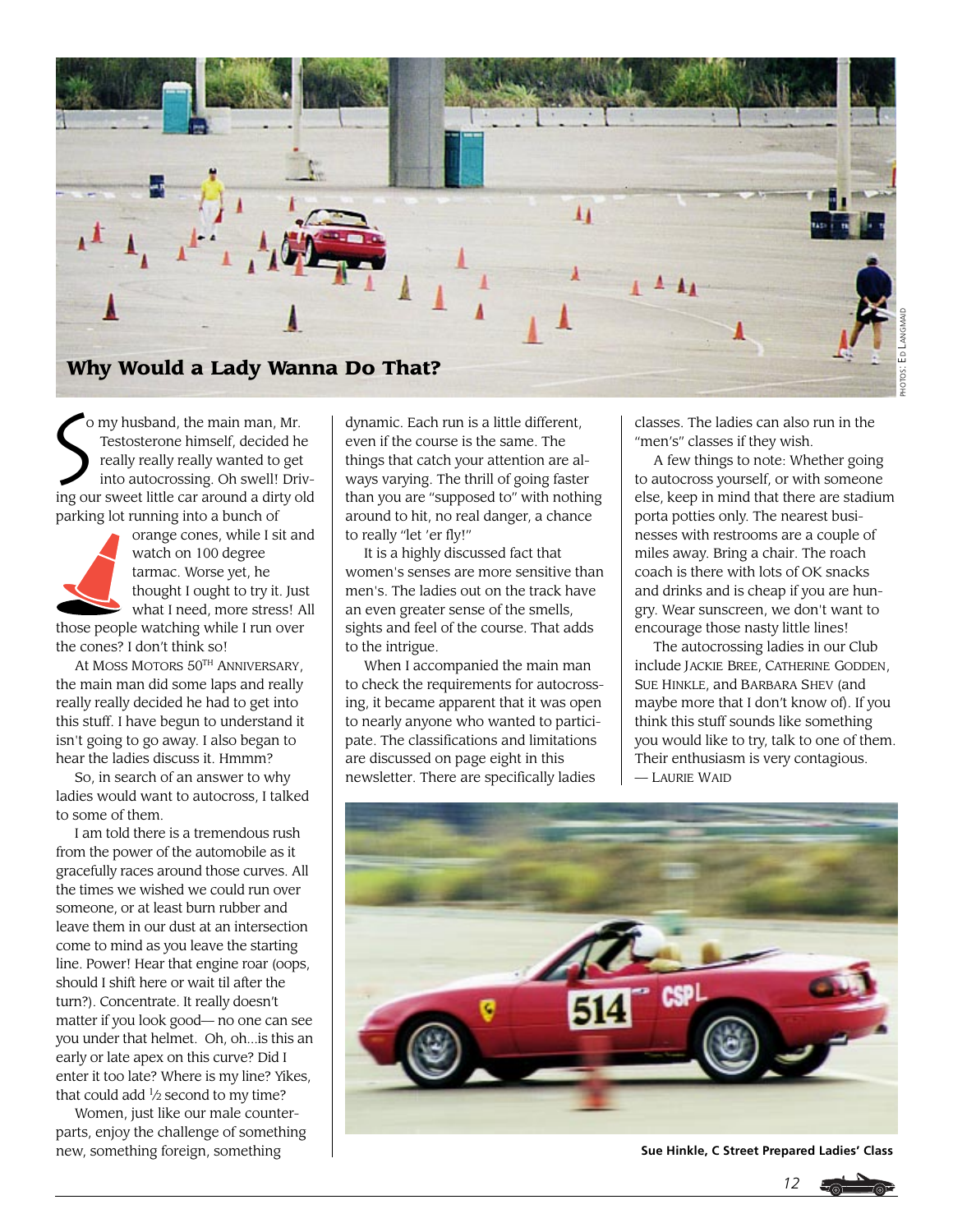## **Member Profile**

JACKIE BREE JACKIE BREE— RACER 527 few thoughts about auto crossing from my female, newbie point of view. I have never been into cars, hung out in auto shops, or paid much attention when my brothers were motocrossing. What I know of racing is Mario Andretti only because a friend of mine was working as his chef (apparently he has a weight problem). My husband DANNY bought a Miata (mid-life crisis' car) last year and we joined the club. We never join anything. We started going on events and Danny started teaching me how to drive the twisties. I have always liked driving on long trips— but twisties are *fun.* However, I always worry there will be a bike, or horse, etc. around the corner where I can't see. When someone mentioned racing on a track of twisties and slaloms, I said it sounded like fun and wanted to try.

My first time out was the same Sunday as the Classic Speed Festival and there was a small crowd at NTC. BRIAN GOODWIN met us there to help get us started. My first impression was how helpful and friendly everyone was. I was given a loaner helmet and Danny took the car through tech and taped numbers on ( I was surprised Danny didn't freak out about this). The next thing I knew I was handed two flags, a walkie-talkie, and sent out onto the track to work the next race. Within minutes cars were racing around me. I was scared! I had no clue. Someone started yelling over the walkie-talkie to pick up a cone that had been knocked over and put it back, (were they crazy?) Another person ran over and replaced the cone. Fortunately no other cones were knocked over near my area and I watched the racing up close and very personal. The brakes smoking, the screeching tires, the smells and even the blue sky had my heart pounding.

Could I drive like this? I wanted to try. I had my chance, helmet on, seatbelt very tight, coach in the passenger seat, the flag went down! I was off. It was fabulous, like a roller coaster I could control (and I never liked roller coasters). I was flying. Could I really fly around the hairpin curves and fight the instincts? Push the car and speed up when every fiber screams slow down? 97 seconds later it

was over. The slowest track time of the day. It was great and knew I could do better. The advice from my coach was to keep both hands on the steering wheel (that should have been a nobrainer) and stay in second gear. Back in line and off again, my time



improved by 10 seconds. The bottoms of my feet tingled. The next run I did alone and spun out— not a full 360 but close enough for me. I was pushing and not afraid. The last run of the day was my best— 26 seconds faster than the first run. It felt great. I was tired. I couldn't wait until the next time.

Saturday, January 9<sup>th</sup> was my second time out. It was a practice day at the "Q." the day progressed, I learned.

Yes, I spun out (it's almost my favorite part). Yes, I got better times. Yes, I had a great time, and even dreamed about racing that night, (of course my jumpsuit matched my car and I didn't have helmet hair when I won the trophy).

I have two girls in college. I work in retail, selling fine linens and interior design items. Flower gardening has



I was ready. This course was much longer than the one at NTC and I walked it before driving. I was confident and excited. The flag went down! The first two curves tight, but not too bad, a slalom— I started it on the wrong side, O.K. Get it right next time. Straightaway, pedal to the metal, brake fast, hard left turn, another slalom, damn, missed again, and hey, where's the bloody track? O.K.— get back and finish. Did anyone else finish slower than 130 seconds?

Back in line, STEVE WAID came up and asked if I wanted him to ride along. Having a coach is very necessary and as always been my favorite hobby— Martha Stewart, my hero. Much about autocross is against my basic nature. It's dirty, smelly, and don't even ask about the bathroom facilities. (Maybe they need a woman's touch). What makes me want to race? When I figure it out, I'll let you know.

See you at the race. For some reason I just can't wait! *Who knew? —*JACKIE BREE

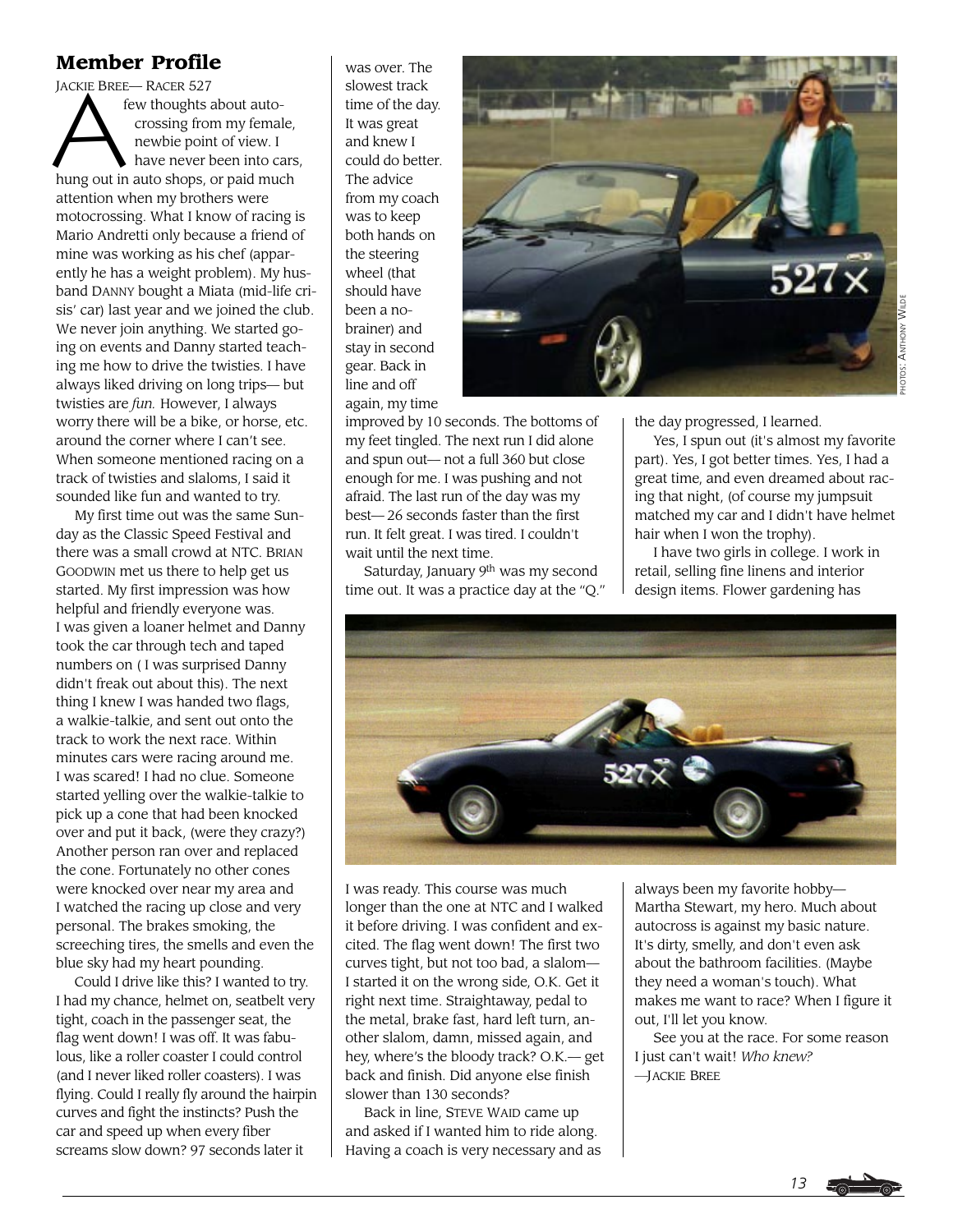# **AfterMarket Goodies**

**Oh Dannyboy, the PIPES are calling.....**<br>
nd how sweet they sound!<br>
Next run, check out Izzy<br>
MAGGAY'S, JACK HINKLE'S, or<br>
JOHN LAWLER'S beautifully nd how sweet they sound! Next run, check out IZZY MAGGAY'S, JACK HINKLE'S, or JOHN LAWLER'S beautifully toned and crafted exhaust systems. Each is hand sculpted with *individually* stylized dual exits and tips. Not only is each system unique, each is the creation of Ed



Hanson, the "PICASSO" of the

muffler world. Ed's shop, I prefer *studio,* is in Spring Valley, crafting only the highest quality systems for the discerning car buff. Ed will create an exhaust system to your exact specifications, or given *carte blanche,* he will create a true work of art inspired by one of his "visions." (QUADzilla (0000) is one of Ed's "visions," crafted by Chuck Haga.) And exhaust tone— that sweet music to our ears— being equally important as aesthetics to Ed, is created from the huge selection of mufflers in stock. Flowmaster, Ultraflow, and Dynamax superturbo or Iroc are just a few of the great sound "instruments" Ed utilizes in his creations to give your Miata just that sound you're looking for. And for you performance dudes, don't forget these systems are known to add a few horses your Miata's getty-up!

Literally dozens of SDMC members have used Ed over the years, with his fine custom designed installations, coupled with unmatchable prices (\$250-300 range for duals to \$400 for quads). And remember, that's *installed.* No other aftermarket company comes anywhere near this value. Just check out the smiles on Izzy, Jack and John's faces! 'Nough said.

"LOUD PIPES SAVE LIVES"

—PHIL DAOUST

ED HANSON'S MUFFLER SERVICE 3916 N. Barcelona Spring Valley, Ca (619) 698-7030



# **New Members!**

The following are the new members since the last newsletter:

**Charles R. Cantor** Del Mar 1999 Emerald Green Leather

**Thomas Chan** Sacramento Unreported

**Sue & Randy Patterson** Oceanside 1999 Emerald Green PEP

**John, Kara & Cara Scudder** Oceanside 1999 White Leather

**Roy & Mary Tweedie** La Quinta 1991 BRG LE

The following members have renewed since the last newsletter:

**Brad Brown Briane Byrne John & Gerry Conn Debbie & Art Cravets Michele Flud Joseph & Giselle Gigliello**

**Robert A. Goode Given Harrison**

**Allan & Linda Pabian**

**William Sloan**

**Wally Stevens & Nancy Ickes**

**Bob & Kathy Welty**

**Ethel York**

There are now 284 memberships consisting of 427 members.

Memberships by Miata Color:

- 93 Red
- 59 White
- 36 Black
- 16 Silver
- 15 Montego Blue
- 12 Mariner Blue
- 11 Laguna Blue
- 9 BRG
- 8 Emerald Green
- 7 Merlot
- 6 Twilight Blue
- 5 Starlight Blue
- 5 Marina Green
- 2 Yellow
- 1 Cranberry Red
- 1 Hunter Green
- 4 Unreported